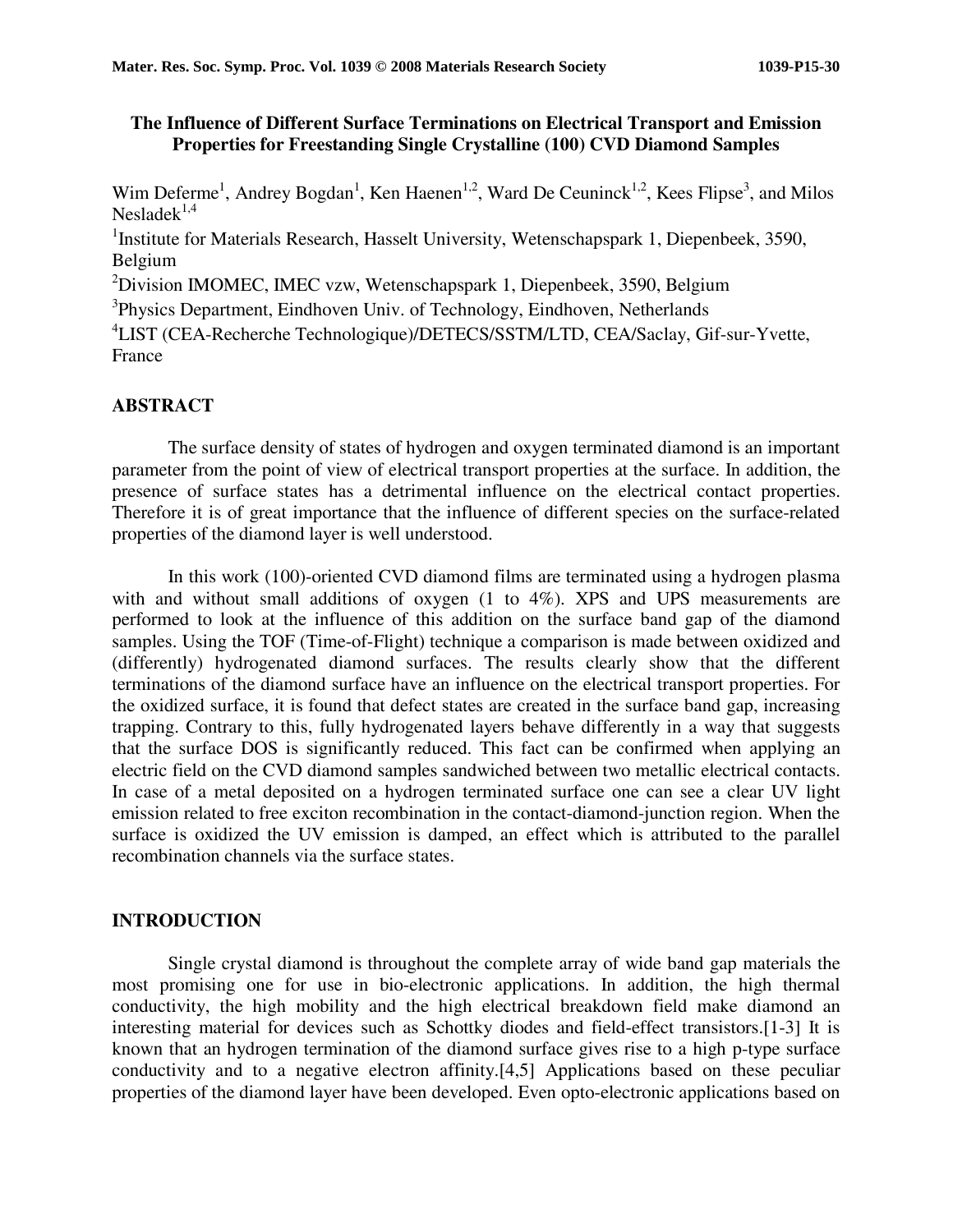the ability to emit ultraviolet (UV) light have already been fabricated.[6] With the aim to better understand the hydrogen-induced transport properties and the emission properties, different techniques are used to investigate the electrical and emission properties for differently terminated diamond surfaces.

Thin single crystal diamond (100)-oriented layers, grown on Ib HPHT diamond epilayers, are terminated under different conditions. A comparison is made between layers that are fully oxidized, fully hydrogenated or hydrogenated in a hydrogen plasma containing 1 to 4% of oxygen. X-ray Photoelectron Spectroscopy (XPS) is used to examine the different bonding configurations of oxygen at the diamond (sub)-surface. Ultraviolet Photoelectron Spectroscopy (UPS) is used to show that the samples hydrogenated in a  $1\%$  H<sub>2</sub>/O<sub>2</sub> plasma still have negative electron affinity (-0.3eV), however reduced in comparison with the fully hydrogenated layer (- 2.2eV), while the work function is 3.4eV.

Furthermore, the Time-of-Flight (TOF) technique is utilized to investigate the influence of the different terminations on the electrical transport properties. It is shown that, for the completely oxidized diamond surface, trapping occurs induced by defect states created in the surface band gap, while for the completely hydrogenated samples, less trapping occurs. This phenomenon is also confirmed by using optical spectroscopy (OS). This technique clearly points out that for the hydrogenated diamond surfaces, a luminescence located at ~235nm is observed, while this luminescence peak, attributed to free excitons, is not as clearly distinguished for the oxidized surface.

### **EXPERIMENT**

 (100)-oriented single crystal layers, prepared by chemical vapour deposition (CVD) are chemically oxidized in a mixture of  $H_2SO_4$  and  $KNO_3$  in order to remove all surface contamination. The termination of the layers is done in a hydrogen plasma at 700°C with an addition off 0-4% of oxygen. XPS and UPS measurements are performed using a HP5950A with an energy resolution of 0.6eV with the Al  $K_{\alpha}$  line ( $h\nu$  = 1486.6eV) as the source for the XPS measurements. The UPS measurements are carried out to determine the electron affinity  $(\gamma)$  and work function (φ) of the different samples.

 For the TOF measurements, the terminated layers are covered with aluminum contacts on both sides of the diamond layer so that the device will behave as a double reversed Schottky diode structure. The top contact (20nm Al) has a transparency of  $\sim$ 30% at 220nm and a resistance of less than 1kΩ, while the back contact is non-transparent at 220nm and is 50nm thick. For the hydrogenated layer, after contact deposition, the H-terminated layer around the Al contact is removed using an oxygen plasma, so the H-termination only remains under the top contact.

The TOF technique was used to measure the mobility of the diamond samples. A 2.7ns pulse is created using a Nd:YAG pumped optical paramagnetic oscillator (OPO), tuneable from 420 till 700 nm and doubled by BBO crystals. A wavelength of 215–220nm is generated, which is just above the band gap energy of intrinsic diamond. The main voltage pulse (4ms length) is 100x amplified and applied to the sample to assure a homogeneous electric field. The sheet of carriers, created in the first 10µm of the diamond layer, travels through the diamond from the top contact to the bottom contact under an electric field varied from 0.3V/µm to 1.4V/µm. The measurements were recorded using a 500MHz digital oscilloscope and an averaging was done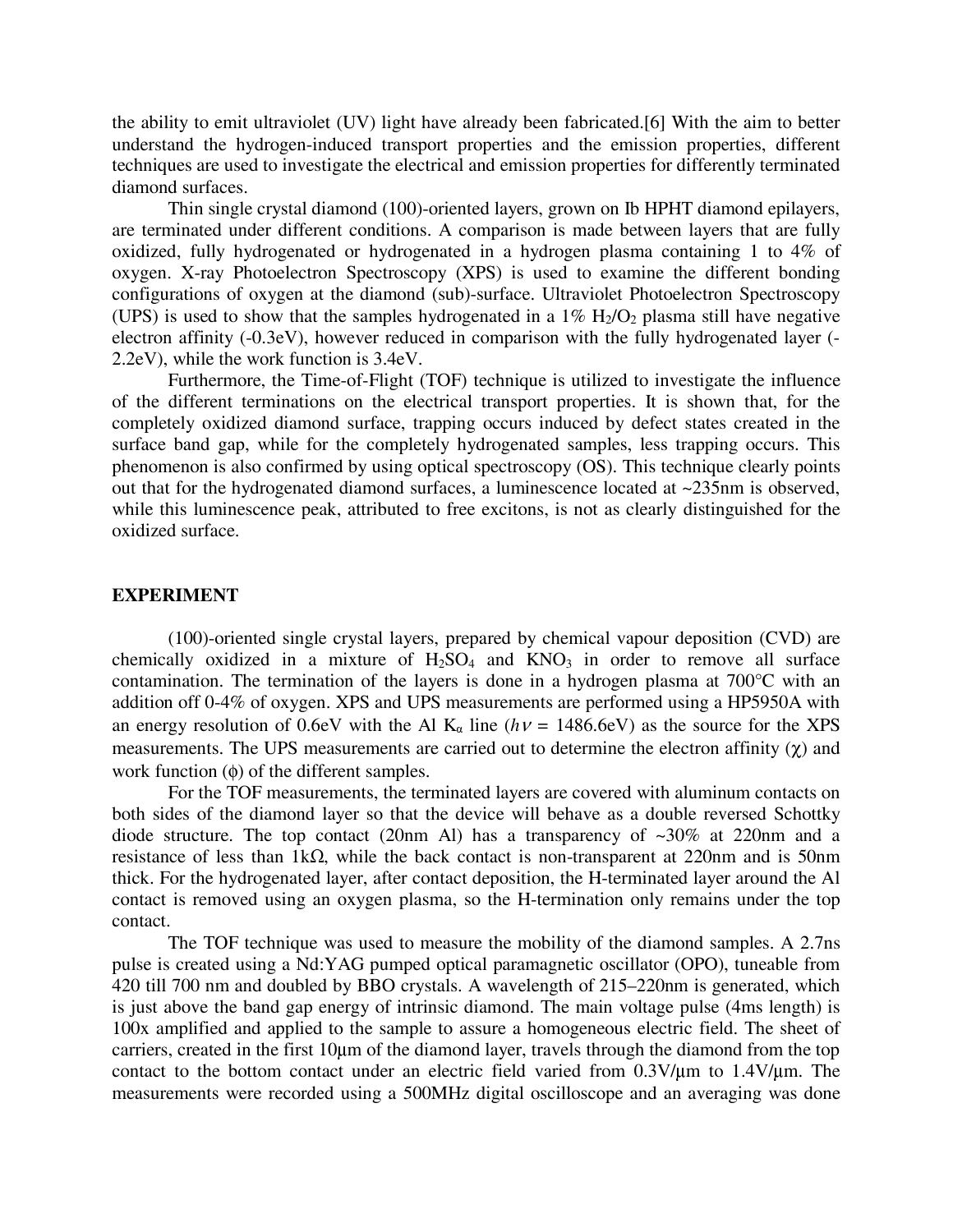over 25 measurements to reduce the noise according to the signal. The optical response was measured using an optical spectroscope with a cooled CCD camera.

## **DISCUSSION**

### **XPS and UPS measurements**

 In table 1 results for the XPS measurements, performed on the differently terminated samples, are shown. It can be found that for the sample hydrogenated in a  $H_2/O_2$  plasma the surface oxygen coverage is larger than for the fully hydrogenated layer. The oxygen present at the surface of the hydrogenated layer is ascribed to exposure to air, while for the sample terminated in a  $H<sub>2</sub>/O<sub>2</sub>$  plasma, part of the oxygen is coming from the process of hydrogenation, increasing the amount of C=O bonds at the surface. The chemically oxidized sample is given as a reference.

|                                |     |       | C-peak       |                                                                    |            |              |
|--------------------------------|-----|-------|--------------|--------------------------------------------------------------------|------------|--------------|
|                                | % C | $%$ O |              | $ C-H / C-C$ (%) $ C-O-H / C-O-C$ (%)                              | $C = O(%)$ | OTHER $(\%)$ |
| H <sub>2</sub>                 | 96  |       | 67           |                                                                    | 0,5        | 28,5         |
| H <sub>2</sub> /O <sub>2</sub> | 93  |       | 69           | 2,5                                                                | 3          | 24,5         |
| Oxidized                       | 88  | 12    | 45           | 12                                                                 |            | 39           |
|                                |     |       | O-peak       |                                                                    |            |              |
|                                |     |       | $C = Q (\%)$ | C- <u>O</u> -H / C- <u>O</u> -C (%) C- <u>O</u> -C=O (%) OTHER (%) |            |              |
|                                |     |       | 44,5         | 22,5                                                               | 33         |              |
|                                |     |       | 48           | 9,5                                                                | 42,5       |              |
|                                |     |       | 65           | 12                                                                 | 14,5       | 8,5          |

**Table 1:** XPS results for samples treated in a  $H_2/O_2$  plasma and a pure  $H_2$ -plasma. A chemically oxidized sample is given as a reference.

The UPS measurements are performed to check the work function and the electron affinity of the  $H_2/O_2$  terminated diamond layer. According to fig.1 and using the following formula:

$$
\chi = h\nu - E_g - \omega \tag{1}
$$

where hu is the photon energy,  $E_g$  is the band gap of the diamond layer and  $\omega$  is the emission width, which in this case is  $35.6eV$ , the electron affinity  $\chi$  can be calculated. Furthermore, the electron affinity can also be calculated using the combination of the He I and the He II spectrum as can be seen in fig.1. In the He I spectrum (He I, hv =  $21.2 \text{eV}$ ), the sharp peak at low kinetic energies reveals the negative electron affinity. For the diamond layer hydrogenated in an  $H_2/O_2$ plasma, the electron affinity is -0.3eV, calculated from the above formula. The work function is 3.4eV, as indicated on fig.1. For the fully hydrogenated diamond layer, the electron affinity is about -2.2eV. For the oxidized sample the electron affinity is positive, stating that electrons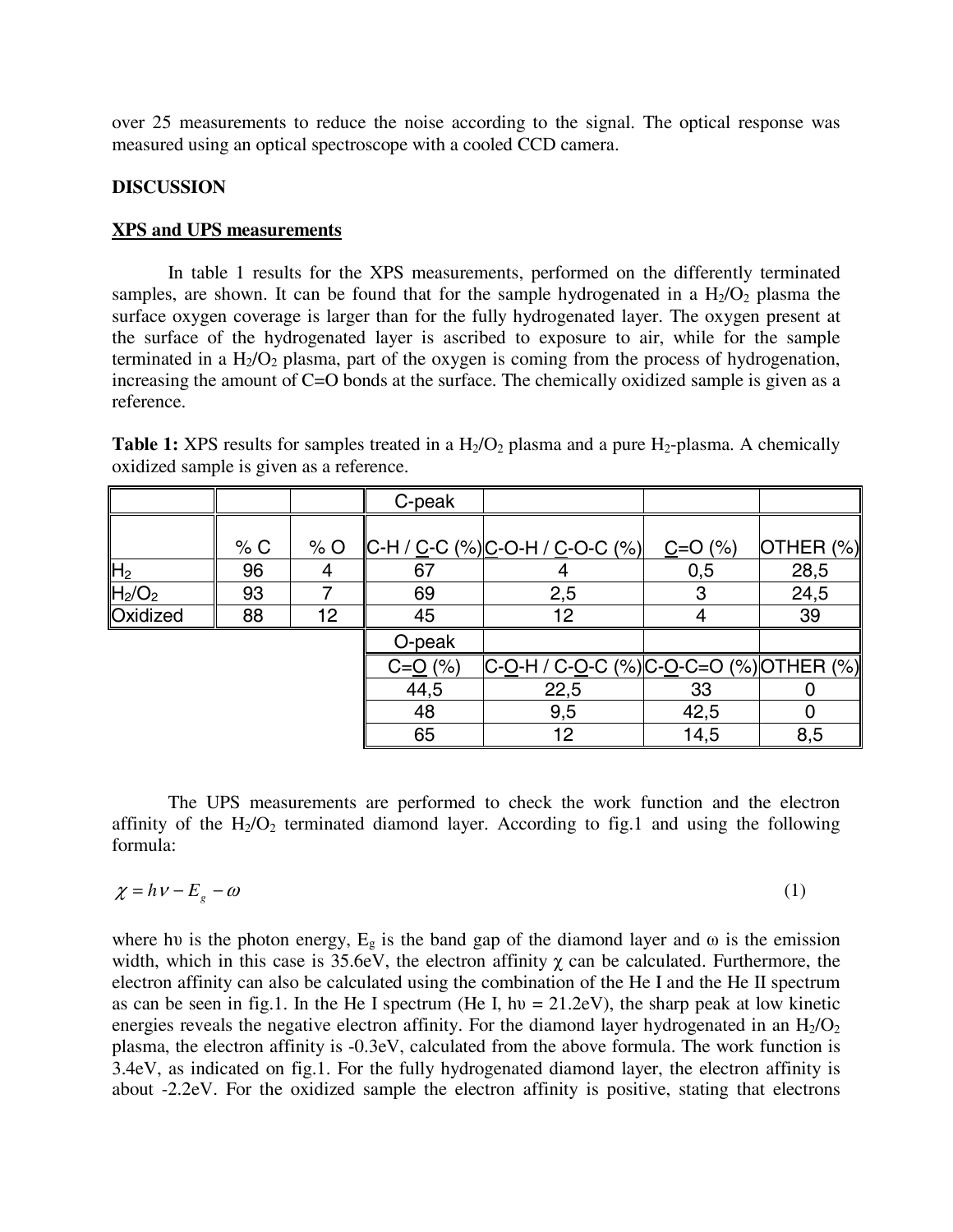excited in the conduction band can not escape into the vacuum, like is the case for the negative electron affinity from the partly hydrogenated layers.[7,8]



**Figure 1.** The UPS spectra for the sample hydrogenated in an H<sub>2</sub>/O<sub>2</sub> plasma. The He I spectrum showing a peak corresponding to the NEA of the surface (a) while the He II spectrum is used to determine the Fermi level and the work function of this layer (b).

### **TOF measurements**

TOF measurements are performed on freestanding single crystal layers. Electric fields from 0.3V/µm to 1.4V/µm (positive as well as negative polarity) are applied to the diamond layers. The laser pulse creates a sheet of carriers into the first 10µm of the surface and electrons or holes travel through the diamond layer depending on the polarity of the applied electric field. The time needed for the carriers to travel from the top contact to the bottom contact is called the transit time. From this transit time, in relationship with the thickness of the diamond sample and the applied voltage, the charge mobility can be calculated, according to this formula:

$$
\mu = \frac{d}{t_T.E} \tag{2}
$$

 In fig.2, typical TOF spectra for holes and electrons, for the oxidized sample can be seen. When the mobility is plotted against electric fields, the mobility values for electrons and holes can be extracted by fitting the mobility spectra by the following asymptotic behaviour formula:

$$
\mu = \frac{\mu_0}{1 + \frac{\mu_0 E}{v_s}}
$$
\n<sup>(3)</sup>

where  $\mu_0$  is the mobility when no electric field is applied, E is the electric field and  $v_s$  is the saturation velocity (1.0  $10^7$  for electrons and 1.2  $10^7$  for holes). Mobility values as high as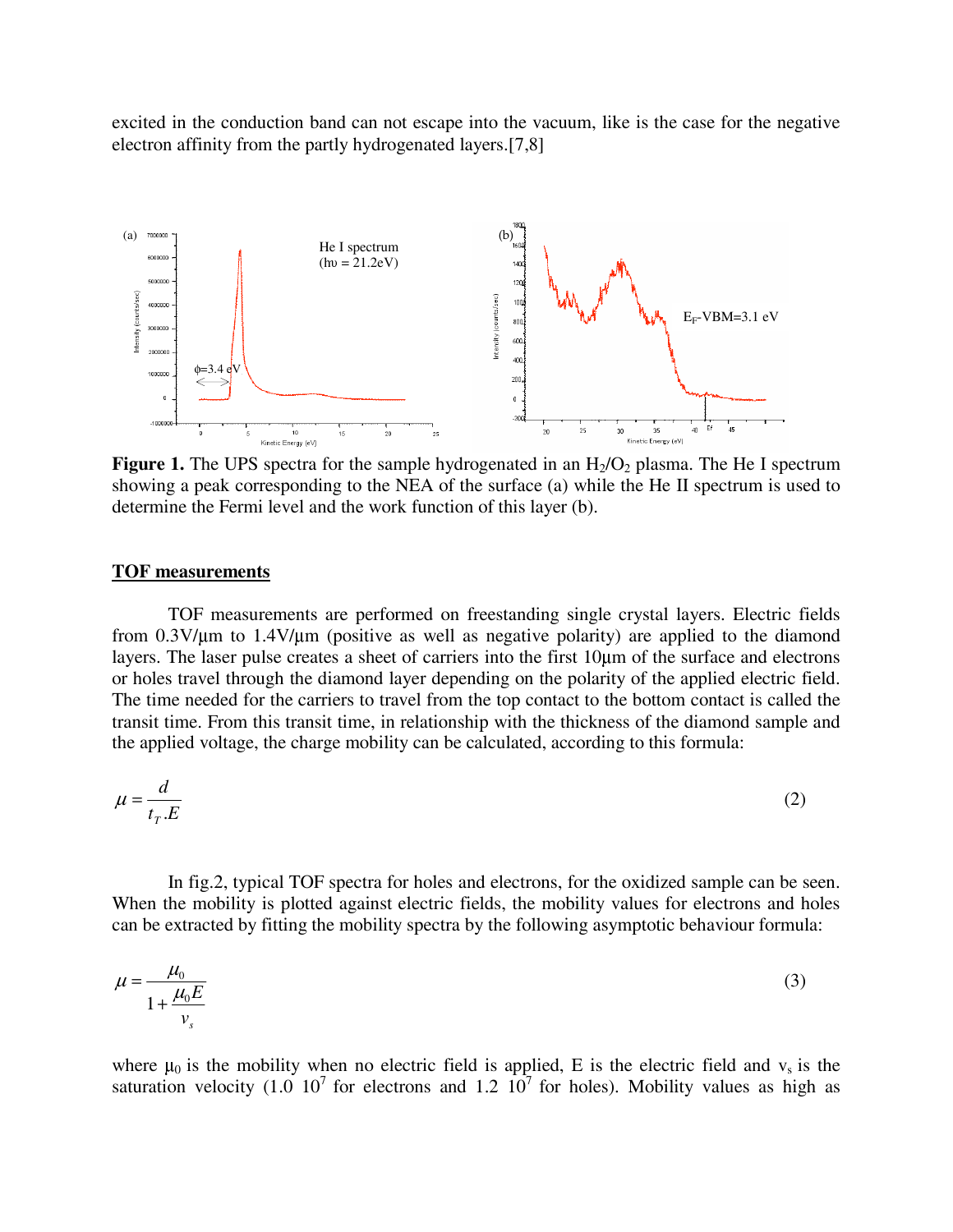2100cm²/Vs for electrons and 2250cm²/Vs for holes, can be obtained based on the numerical fitting of the experimental data, as has been reported in earlier work [9,10].



**Figure 2.** TOF spectra for holes (left) and electrons (right) for a surface in the oxidized state.

When measuring TOF for the hydrogenated diamond layer, a TOF spectrum like in fig.3 can be seen. It is clear that the TOF signal is very sensitive on the surface termination. For the oxidized sample the photo generated charge  $Q_{ox}$  is 0.5 x 10<sup>-12</sup>C, where for the hydrogenated sample the photo generated charge Q<sub>hydr</sub> is  $1.2 \times 10^{-11}$ C. Comparing these values with CU, where C is the sample capacity with a typical value of 0.5pF for 2mm diameter contacts on a 500µ<sup>m</sup> thick diamond layer, and U is the applied voltage, one sees that for the H-terminated diamond surface has a photo generated charge larger than CU. For the oxidized sample, this value is smaller than CU. This means that the TOF measurement is in the small signal mode for the oxidized sample, where it is in the space charged limited current mode (SCLC) for the hydrogenated diamond layer. Changing the surface termination clearly switches the TOF regime from one to another. It is believed that oxygen creates defect states in the surface band gap trapping the photo generated charge shortly after these carriers have been generated by the laser flash.[11,12]



**Figure 3.** TOF spectrum for the hydrogenated diamond surface. The electric field used for this graph is 1.4V/µ<sup>m</sup>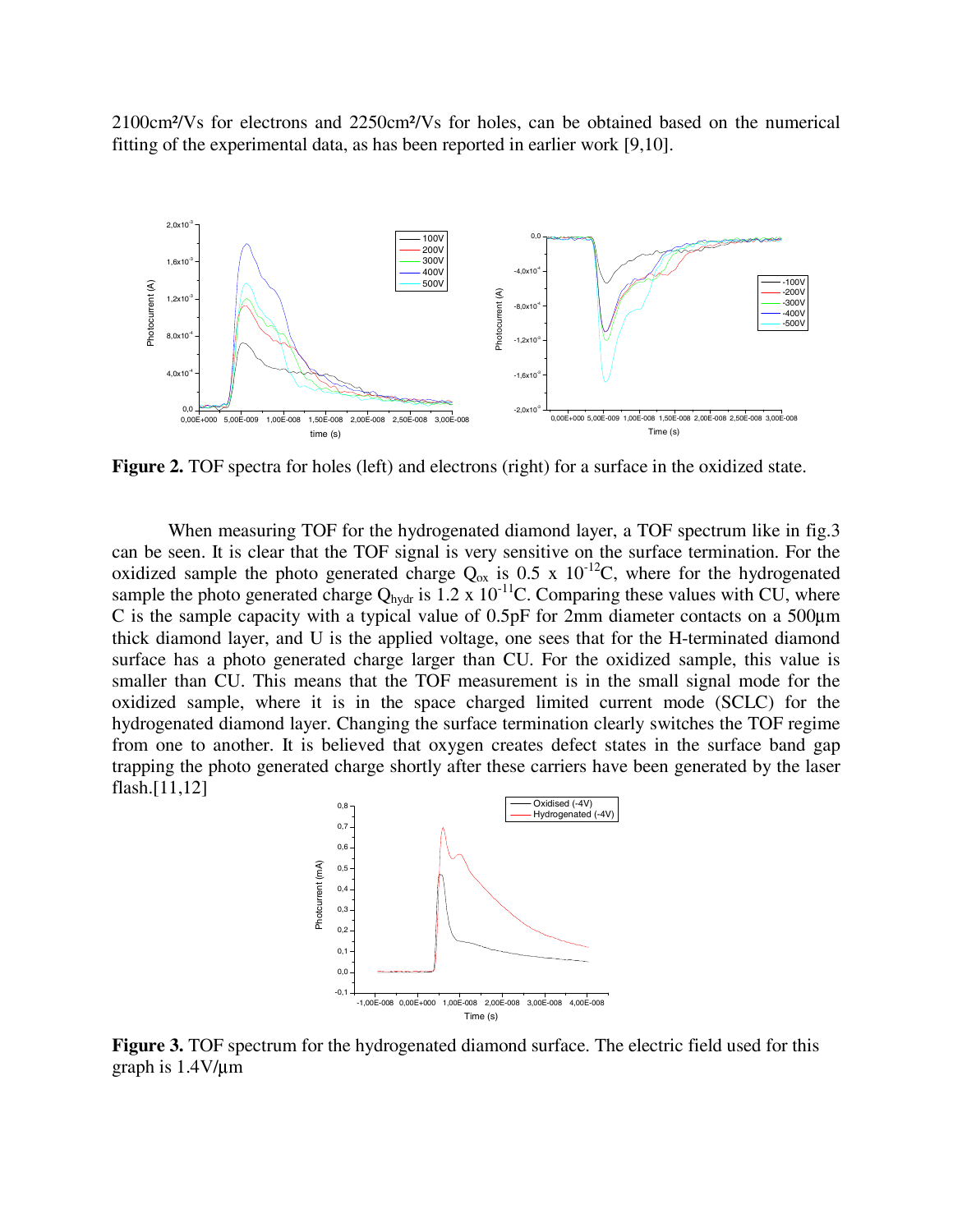### **Optical Measurements**

In addition to these TOF measurements, optical emission is measured for the sandwiched structures. The presence of defects, like the oxygen defect in the surface band gap of the oxygen terminated diamond layers, can form recombination centers for the laser generated charge carriers. Surprisingly a visible light emission can be observed when only a voltage pulse is applied without a laser pulse. Fig.4 shows two optical spectra for the oxidized and the hydrogenated surface. For both samples a broad A-band luminescence can be seen, but in addition, a free exciton peak can be found for the hydrogenated surface. It is thought that the recombination via A-luminescent channels is reduced for the hydrogenated surface, which makes it more likely for the electron-hole pair to recombine leading to free exciton luminescence.[13] The experiments confirmed that this luminescence occurs only at high applied electric fields, and only when the polarity of the field was positive with respect to the front contact.



**Figure 4.** OS spectra for the oxidized (left) and hydrogenated (right) diamond surfaces. For the oxidized surface a broad A-band luminescence can be seen. For the hydrogenated sample, the Aband is much smaller and a free exciton peak can be found.

# **CONCLUSIONS**

From the XPS and UPS measurements it is believed that the presence of oxygen, and the upwards band bending leads to a strong coupling of O-surface states into the valence band maximum ( $E_{VBM}$ ). From the TOF measurements it is clear that these O-states create defects in the surface band gap such that trapping occurs. As a result, the collected charge for the oxidized sample is smaller than for the hydrogenated one creating a switch from the small signal TOF mode to the space charge limited current mode. For the hydrogenated sample fewer defects are present and reduced charge trapping is observed. The optical emission measurements confirm these results: the hydrogenated sample shows a diminished A-band luminescence while electronhole recombination gives rise to a small free exciton peak.